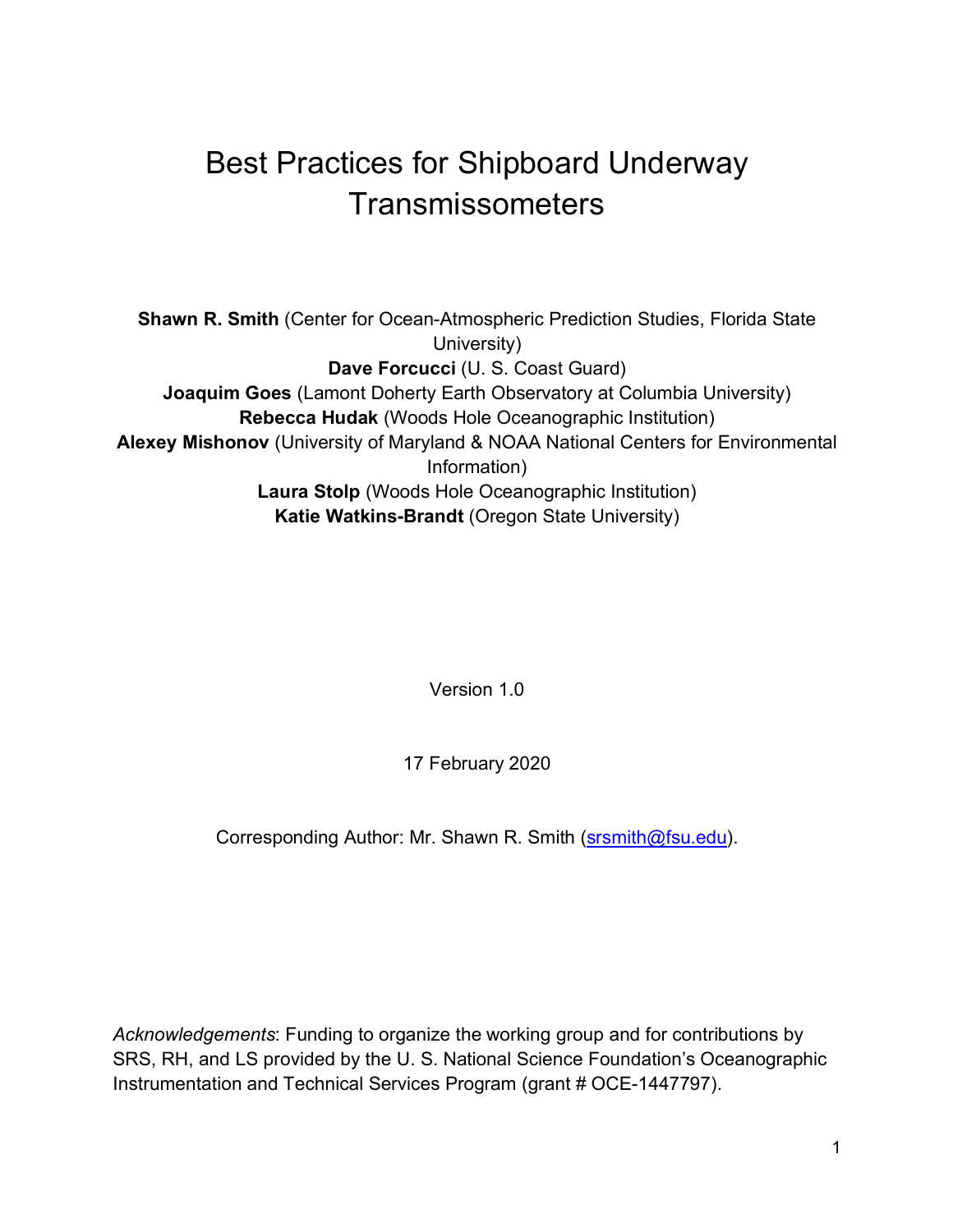# 1.Introduction

This best practice document was developed under the Rolling Deck to Repository project by a small working group comprised of the document authors. These recommendations are specifically for transmissometers installed within a research vessel's (RVs) scientific flow-through sea water (underway) system. They are not focused on transmissometers used for CTD/Rosette casts, though some information may be applicable. All underway transmissometers in the academic research fleet presently are WET Labs (henceforth Sea-Bird) C-Stars. Review of available sensors shows this will continue to be the most available and adaptive device.

The **Goal** of this document is to provide best practices for operators that will improve access to transmissometer data and metadata to support routine data quality evaluation and science application.

# 2. Data to Record and Provide to Users

What do science users want from an underway transmissometer? The primary output for users is the signal voltage, but providing both the calculated transmittance ratio and beam attenuation will be beneficial to some users. Although provision of sensor counts is not likely needed by most users, recording counts as opposed to signal voltage is dictated by the hardware used. The following values are of primary interest to users:

- 1. Signal voltage (**Vsig**) or raw counts; contingent upon device configuration
- 2. Calculated Transmittance Ratio (**Tr**)
- 3. Calculated Beam Attenuation (**c**)

# 3. Basic C-Star calculations

Factory calibration voltage values for  $V_d$ ,  $V_{air}$ , and  $V_{ref}$  and instrument path length ( $z =$ 0.1 or 0.25 m) are necessary to transform the data into meaningful values that include Transmittance Ratio (**Tr**) and beam attenuation (**c**).

Additionally, V<sub>airs</sub> and V<sub>darks</sub> are required ship-board measurements recorded pre and post-cruise, to track sensor stability over time between factory calibrations. These shipboard measurements may change slightly over time, however significant deviations from the factory values provided are indicative of issues with sensor health and will require the sensor to be returned to the manufacturer for repair and/or calibration. Over time, small changes in  $V_{\text{airS}}$  and  $V_{\text{darkS}}$  values can be expected and this will change the **Tr** and subsequently the **c** values. Required values for transformation are defined as follows:

- **Vsig** = recorded signal from instrument in volts
- $V_d$  = dark (closed path) value from the **Factory** calibration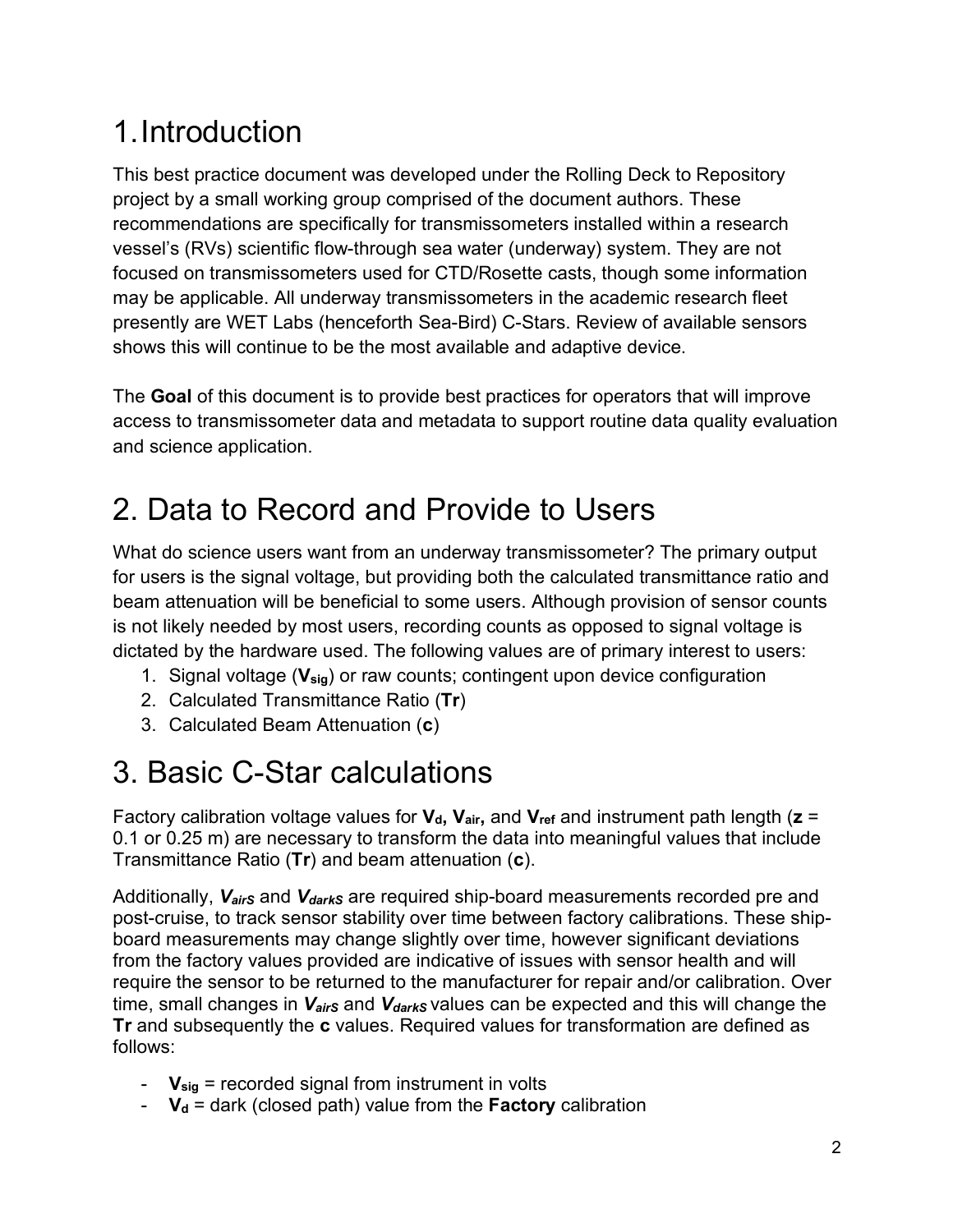- **Vair** = air (open path, no water) value from the **Factory** calibration
- *VdarkS* = dark (closed path) value from the *Ship* in-situ calibration
- *VairS* = air (open path, no water) value from the *Ship* in-situ calibration
- **Vref** = clean water signal measured during **Factory** calibration
- $z =$  instrument path length in meters  $(0.1$  or  $0.25)$

Calculate the Transmittance Ratio (Tr) including ship-board measures of V<sub>darks</sub> and *VairS*:

Equation 1:

**Transmittance Ratio (Tr)** =  $[(V_{sig} - V_{darkS})/(V_{ref} - V_d)]^*[(V_{air} - V_d)/(V_{airS} - V_{darkS})]$ 

Transmittance is typically reported in % rather than decimal. Provide % transmission by converting the decimal **Tr** to %.

Calculate beam attenuation (**c**) using **Tr** from Equation 1:

Equation 2:

#### **Beam Attenuation (c)** = -1/**z** \* ln (**Tr**)

Tr is entered as a decimal value and beam attenuation (c) units are in  $m<sup>-1</sup>$ .

**Note on C-star data output:** Figure 1 depicts the data output for the transmissometer, it should be noted that lines 4 and 5 provide a corrected signal and calculated beam attenuation (beam c), respectively. With regard to values during operation, observations can be made on the calculated beam c to ensure the value is within the anticipated range. When operating in the underway configuration, very high or erratic values of beam c as well as corrected signal counts are indicative of bubble issues.

| Column        | Value                             | Example                                    |  |  |  |  |
|---------------|-----------------------------------|--------------------------------------------|--|--|--|--|
|               | Instrument serial number          | CST-1916DR 11531 15780 15783 -0.087 544    |  |  |  |  |
| $\mathcal{P}$ | Reference counts                  | CST-1916DR 11528 15777 15784 -0.087 543    |  |  |  |  |
| 3             | Signal counts                     | CST-1916DR 11526 15774 15784 -0.087 543    |  |  |  |  |
| 4             | Corrected Signal raw counts       | CST-1916DR 11431 00000 00000 99.999 542    |  |  |  |  |
|               | Calculated Beam c, inverse meters | CST-1916DR 11430 00000 00000 99.999 542    |  |  |  |  |
| 6             | Internal thermistor, counts       | CST-1916DR 11429 00000 00000<br>99.999 542 |  |  |  |  |

Figure 1: Explanation of data output from the C-Star Transmissometer.

## 4. Instrumental metadata

The first four metadata items listed below have been noted as being essential to properly calculate transmittance ratio and beam attenuation from the signal voltage. The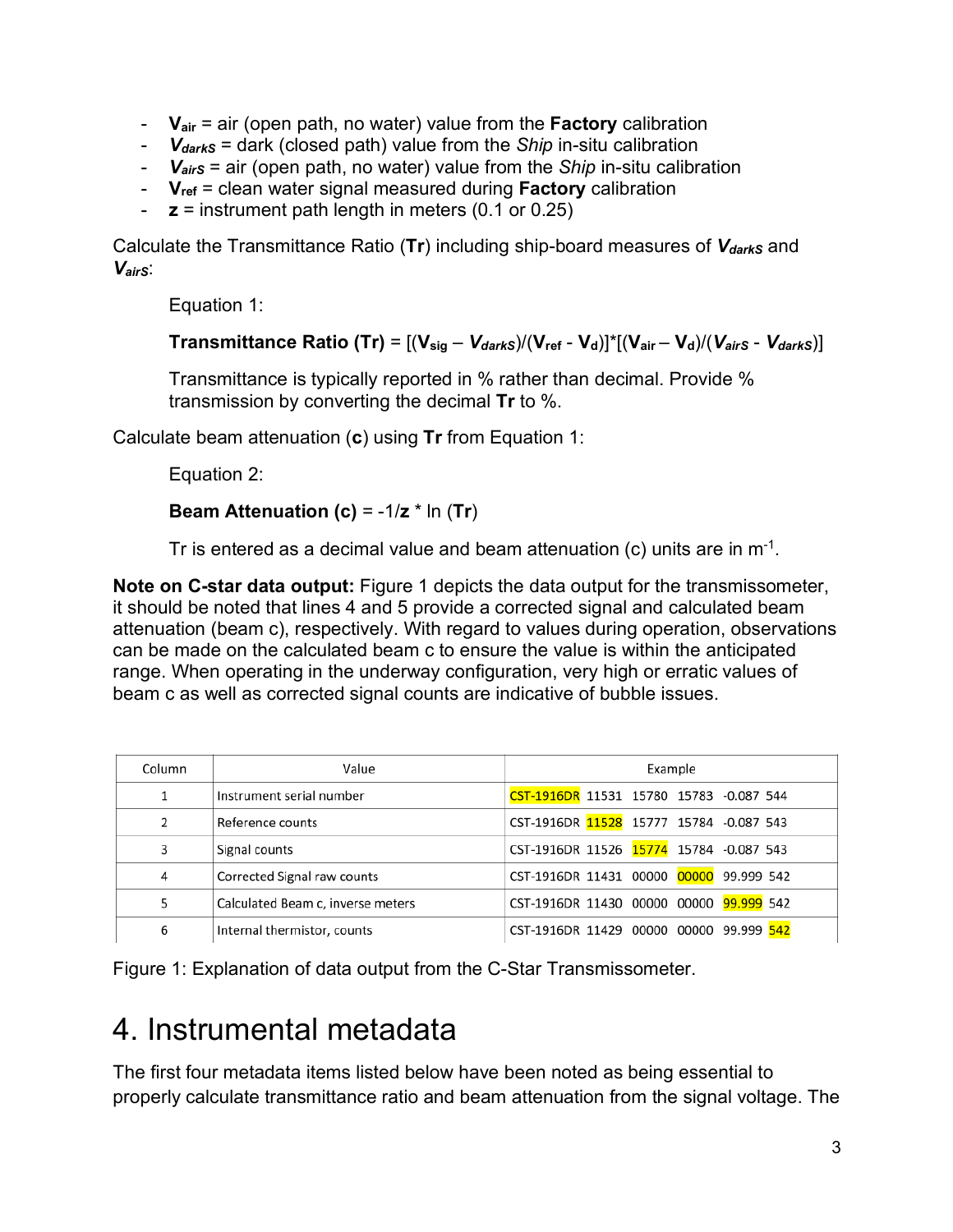remaining items are needed by scientists or data analysts to properly quality evaluate or apply these observations to scientific activities.

- 1. Reference voltage (**Vref**) From factory sensor calibration
- 2. Dark voltage (V<sub>d</sub>) and open-air voltage (V<sub>air</sub>) From factory sensor calibration
- 3. Dark voltage (*VdarkS*) and open-air voltage (*VairS*) From routine shipboard in-situ cleaning and calibration (See Section 5)
- 4. Beam path length (**z** in meters)
- 5. Wavelength of light used: e.g., 650nm (red), 530nm (green), 470nm (blue), 715nm (infrared)
- 6. Instrument number (serial number from manufacturer) This traces the individual device to its associated metadata (e.g., items 1, 3, and 4, and ideally 2 based on operator practices).
- 7. Technician name Who did the ship in-situ calibration?
- 8. Ideally a technician/engineering log Noting problems, cleanings, repairs, etc.

Other items that have been noted to affect readings include water temperature, salinity, pressure, and whether or not the seawater source is pre-filtered. Pre-filtered seawater provides a filtered seawater signal that can then be used to monitor biofouling of both the sensor and upstream tubing and provide a running blank for corrections. This type of measurement is typically performed intermittently by using an actuator valve that switches between a filtered (typically 0.2µm) and a whole seawater signal. While uncommon in current ship-board practices, if this occurs, the time and duration of the signal should be recorded. It is important to document how your transmissometer is installed on your ship, noting whether or not water flow into the transmissometer happens downstream of a debubbler and if a flow meter exists to monitor the water rate and/or pressure in the pipe.

# 5. Underway Transmissometer Cleaning and In-situ **Calibration**

A clean transmissometer is crucial to obtaining quality data. Biofouling of both the sensor, tubing, and the system upstream can occur rapidly, even in oligotrophic waters. If the system does not include an intermittent filtered seawater signal to monitor biofouling, other means are necessary to ensure quality data. This includes performing consistent cleaning, tracking air and dark counts as well as visually inspecting the inside of underway tubing for fouling.

Recommendations for cleaning underway transmissometers and tracking signal counts: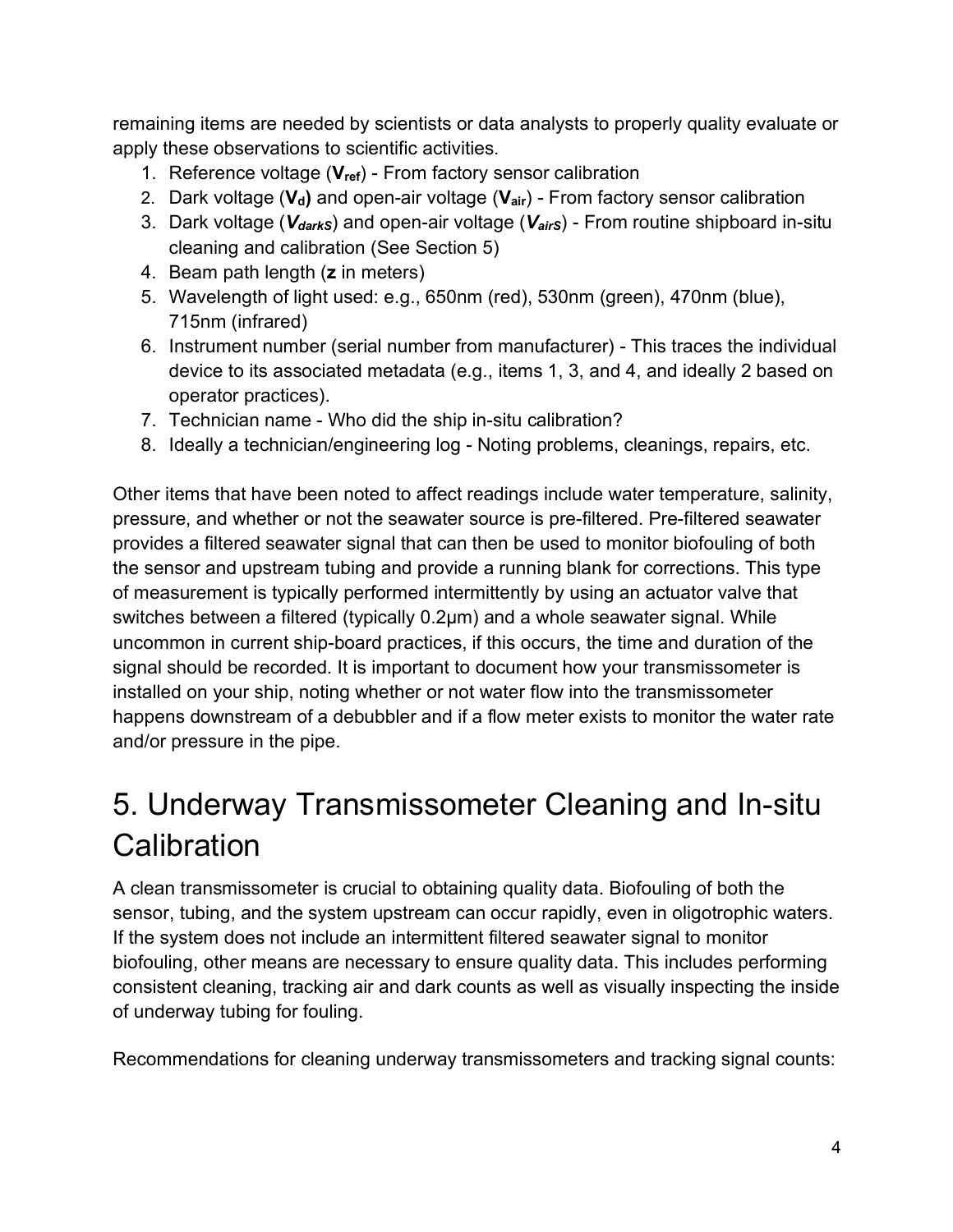- 1. Cleaning optics<sup>1</sup>
	- a. **Recommended:** Before each cruise, prior to in-situ calibration for cruise.
	- b. Weekly as needed to support science or based on environmental conditions. It is best to perform an in-situ calibration prior to cleaning and post cleaning to track any drift that may occur between cleanings.
	- c. If the ship is to be dockside for more than a week, the optics should be cleaned and left dry until the next cruise. Just prior to the cruise (after > 1 week between cruises) the optics should be cleaned and a pre-cruise insitu calibration performed.
- 2. Cleaning tubing1
	- a. **Recommended:** After each cruise, or for long duration cruises, every two weeks.
	- b. As soon as bio-fouling is suspected (see section 5.3 Cleaning Tubing)
	- c. Sometimes operators are requested to bleach their underway system. Sensors should **never** be bleached and should be bypassed when the bleach tablet is inserted and allowed to "pickle" the system. Following a freshwater rinse, instruments may be reconnected to the underway system.
- 3. Air and Dark ship in-situ calibrations should be done regularly by operator and new *V<sub>darkS</sub>* and *V<sub>airS</sub>* values recorded and provided to users
	- a. **Recommended:** Before and after each cruise
	- b. Weekly as needed to support science
	- c. Science advisory panel also noted this calibration should be done whenever the instrument is cleaned or swapped.
- 4. *VairS* and *VdarkS* ship calibration and optics cleaning should occur whenever a device is installed/swapped.
- 5. Factory calibrations **recommended** to be done yearly as a minimum, depending on the total time of use and trends of *VairS* calibrations. This resets **Vref**.
- 6. Operator should routinely provide calibration sheet from Sea-Bird with dataset.
- 7. Sensor and tubing redundancy would help with cleaning cycle turn around.

## 5.1 Recommended Cleaning and Calibration Kit:

- MeOH: 100% Methanol, HPLC grade, Examples include BDH85681, JT9830-2, MX0475P-6, this solution removes any organics that may be present
	- o Alternative: Isopropyl alcohol, 70% or 91% (higher percentage is recommended); a high water content will increase likelihood of tainted optic lens
- Triton: Triton X-100, Laboratory grade, VWR #97062-208

 $1$  Cleaning schedule will depend on the length of time a vessel remains in port between cruises.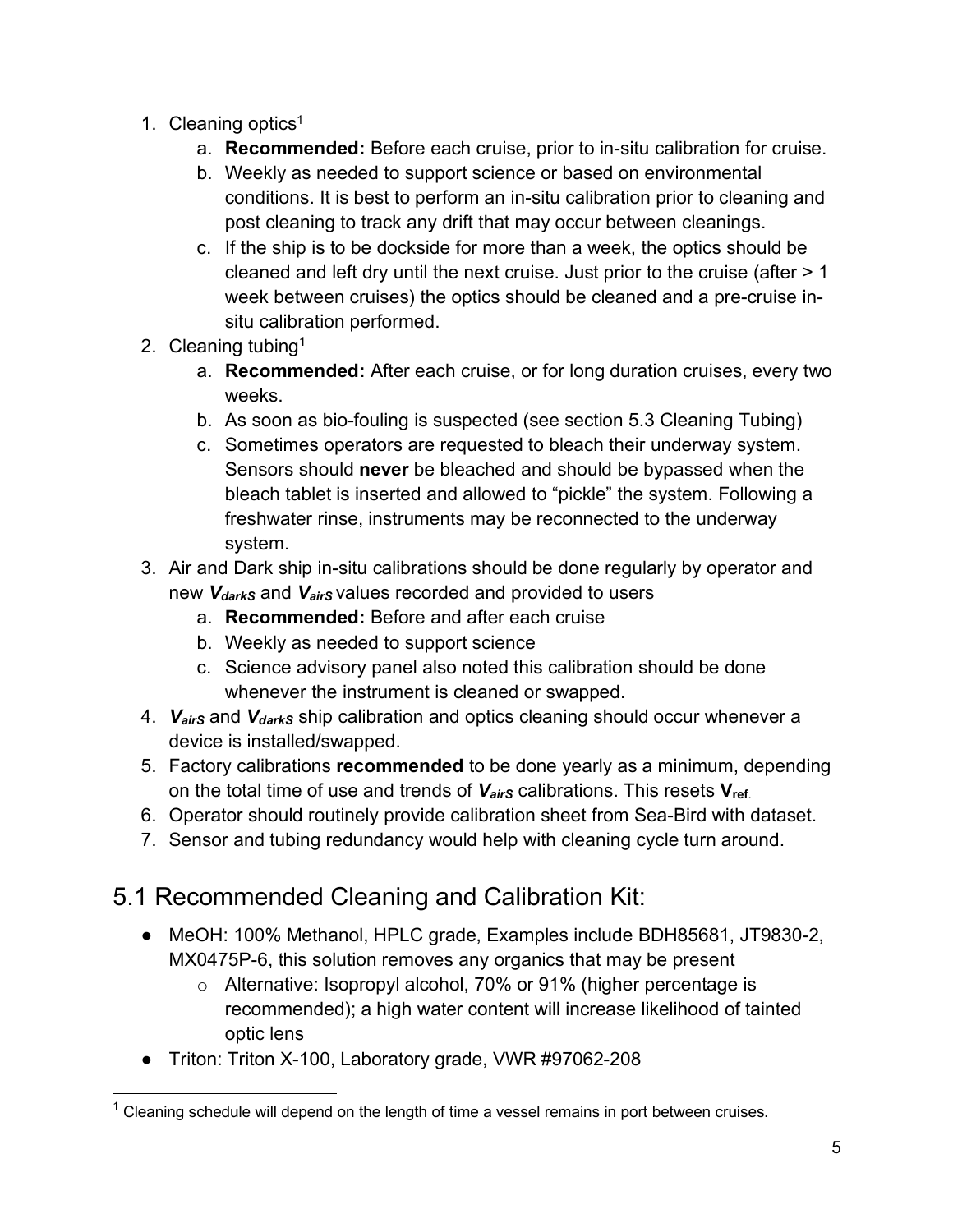- o Use 0.1% solution: 0.1ml of Triton X-100 diluted to Milli-Q water to 100ml final volume, this solution solubilizes any proteins that may be present
- Milli-Q Water: Ultrapure or Nanopure water
- Box of Kimtech Wipes or kimwipes (delicate task wipes in green box) or Lens Paper (lens paper is recommended for all optical faces)
- Dry nitrogen (for drying the lenses without oil clouding the lens)
- ¼" push rods, delrin or nylon, Grainger Model# 2XMG1 or # 2XNZ9
- Standard squirt bottles for Milli-Q water and Triton Solution
- Dispensing ESD bottle for methanol (Grainger Model# 35270)
- Bottle top filtration system 0.1µm, 500ml volume (VWR# 89220-696)
- Nitrile gloves
- 1x dark card (cardboard wrapped with electrical tape works great)
- 2x large plastic bags, 1x clean tubing, 1x dirty tubing
- Bleach (for cleaning tubing)

**Note on Personal Protective Equipment (PPE):** The use of gloves is required when handling Triton X and Methanol (MeOH), in addition to exercising sound safety practices with chemical use, gloves should also be worn whenever you are working close to any optical faces as they are sensitive to dirt, oil, and grease that could be introduced if using bare hands during cleaning and calibration procedures.

### 5.2 Cleaning the Transmissometer

As previously mentioned the recommended amount of cleaning the transmissometer should occur pre and post-cruise, if the ship is to be dockside for more than a week, as well as during long duration cruises or when biofouling is suspected. In addition to cleaning the optics, the tubing connected to the underway system that feeds the C-Star should also be cleaned regularly. A redundant set of tubing should be available to easily swap out tubing when necessary. Below are instructions for recommended cleaning practices:

- 1. Remove the C-star from the underway system and remove the flow tube by loosening the set screws (9/64") on the flow sleeve, the flow sleeves only need to move ~1/2" to easily remove them.
- 2. Rinse the C-star body, both optical windows and the flow tube with Milli-Q. Check for evidence of salt crystals or debris, continue to rinse and flush until salt crystals and debris are not apparent.
- 3. Next, use a squirt bottle to distribute the diluted 0.1% Triton solution onto the optical windows and through the flow tube, follow with a rinse using Milli-Q water. Rinse until soapy residue is undetectable.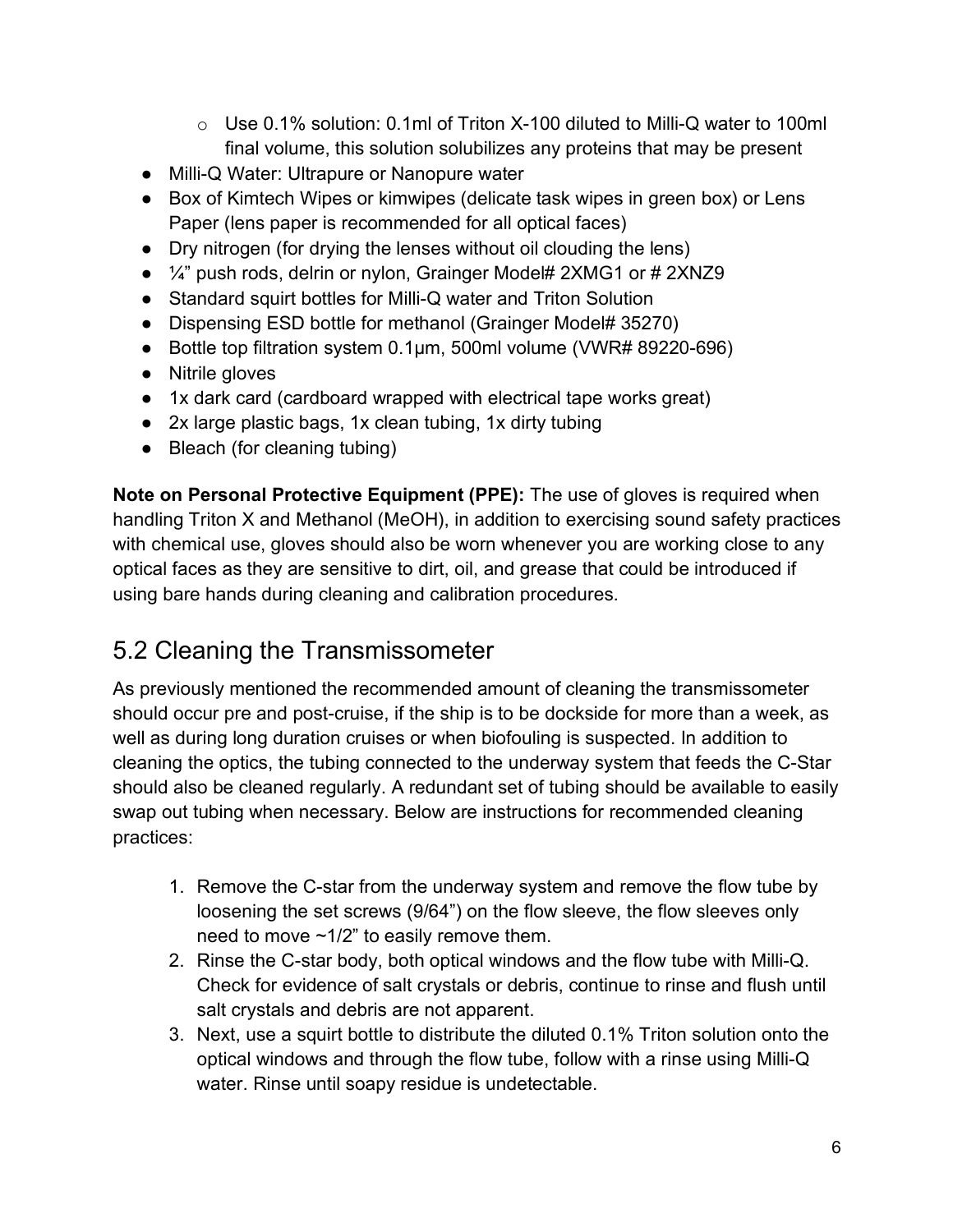- 4. Inspect the o-rings on the optical windows and flow tube for debris or damage and replace if necessary (size 122).
- 5. Clean the flow tube. Use 2-3 kimwipes that are damp with MeOH and place over the opening of the flow tube. Using the delrin or nylon rod, carefully, slide the kimwipe through the flow tube (Do NOT use a bottle brush!). If you feel resistance, back out, reposition the kimwipes and go again. Repeat this process until the kimwipes come out clean.
- 6. Follow up by pushing through dry kimwipes, inspect the flow tube for any streaks, or particles left by kimwipes, and repeat with a dry kimwipe, if necessary.
- 7. Ensure that the flow sleeves are dry as well, loosen the set screws to easily remove them from the flow tube and dry the inside and outside of the flow sleeves. In some cases, it may be necessary to use the delrin or nylon rod to push kimwipes through the stainless nozzle fittings to remove any biofouling. MeOH damp kimwipes can be used in the event of heavy soiling. Dry flow sleeves ensure no moisture is introduced to the optical windows or flow tube when reattached.
- 8. Clean the optical windows, use 2 kimwipes that are damp with MeOH and carefully dab with firm pressure. If there is heavy soiling, you may very gently rub the kimwipe across the optical window, do not perform any scrubbing motion. Repeat, if needed.
- 9. If necessary, follow up with a dry kimwipe on the optical window, inspect for any streaks or particles left by the kimwipe. Repeat, if necessary, until the optical windows look clean, dry, and debris-free.

#### **Other tips:**

- If available, nitrogen gas can be used to dry the optical windows and flow tube. Ship supplied air or other air sources are not recommended as they may contain oil that will foul the optical surfaces of the sensor.
- When replacing the flow tube, secure flow sleeves onto optical window and tighten the set screws but do not overtighten, hand tight is good, otherwise leaks will occur.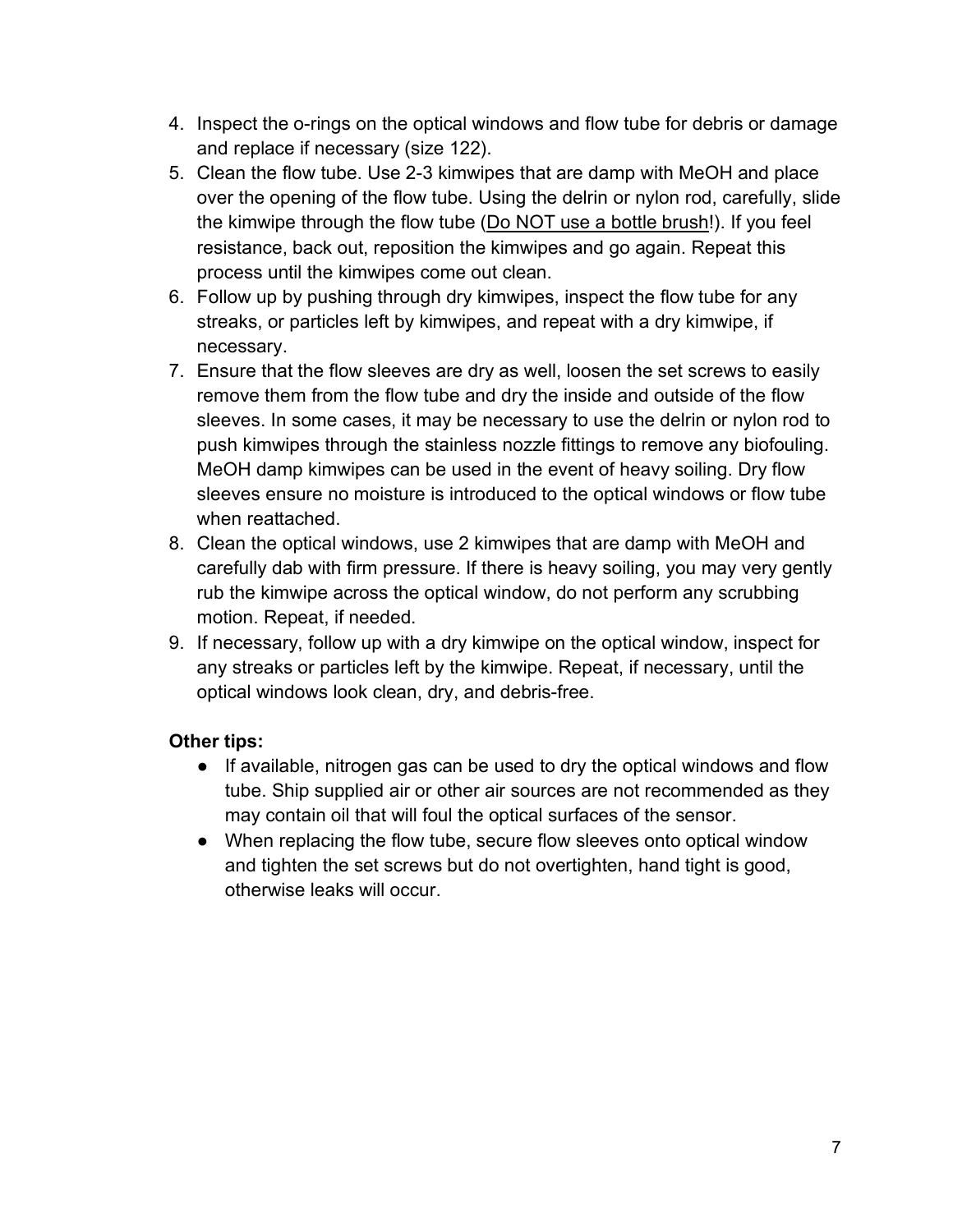## 5.3 Cleaning the Tubing

As previously mentioned, a spare set of tubing helps in both turnaround and ensuring tubing has ample cleaning time prior to installation. Biofouling of tubing can occur quickly, to check for fouling use a paper towel to wipe on the inside of the tube opening, if any fouling is observed tubing should be replaced with a clean set.

- 1. Remove dirty tubing from system and place in a large plastic bag labeled dirty tubing and replace with clean tubing
- 2. Run fresh water through the dirty tubing and rinse off salt crystals and debris on outside
- 3. Soak tubing in a bath of bleach solution (final concentration 1.25%) for several hours
	- a. Note: Household bleach is typically 8.25%, Laboratory bleach typically comes in 12.5%.
- 4. Remove from bath and rinse well with Milli-Q
- 5. Soak tubing in bath of Milli-Q for several hours
- 6. Allow to dry prior to placing in large plastic bag labeled for clean tubing

The debubbler should also be inspected frequently for biofouling and cleaned as recommended above. A black cover made of neoprene can be used to cover the window of the debubbler to protect it from biofouling, the addition of velcro allows for easy inspection, when required.

## 5.4 In-situ Air Calibration

To perform an effective air calibration the optical windows and flow tube must be clean and dry and there must be a means of completely blocking the sensors optical path shielding it from light. Below are step by step instructions to performing effective *VairS* and *V<sub>darkS</sub>* in-situ calibration:

- 1. Turn the sensor on and allow to warm up for at least 5 minutes. For each test, collect data for 3 minutes.
- 2. Follow steps 1-9 of the cleaning procedures outlined in the section 5.2 and ensure both the optical windows and flow cell are clean and dry.
- 3. Perform *VdarkS* by blocking the light source using a dark card, do not touch the optical window with your fingers and record data once the signal count has stabilized.
	- a. The signal count (Figure 1, column 3) and corrected signal raw count (Figure 1, column 4) should both read 00000.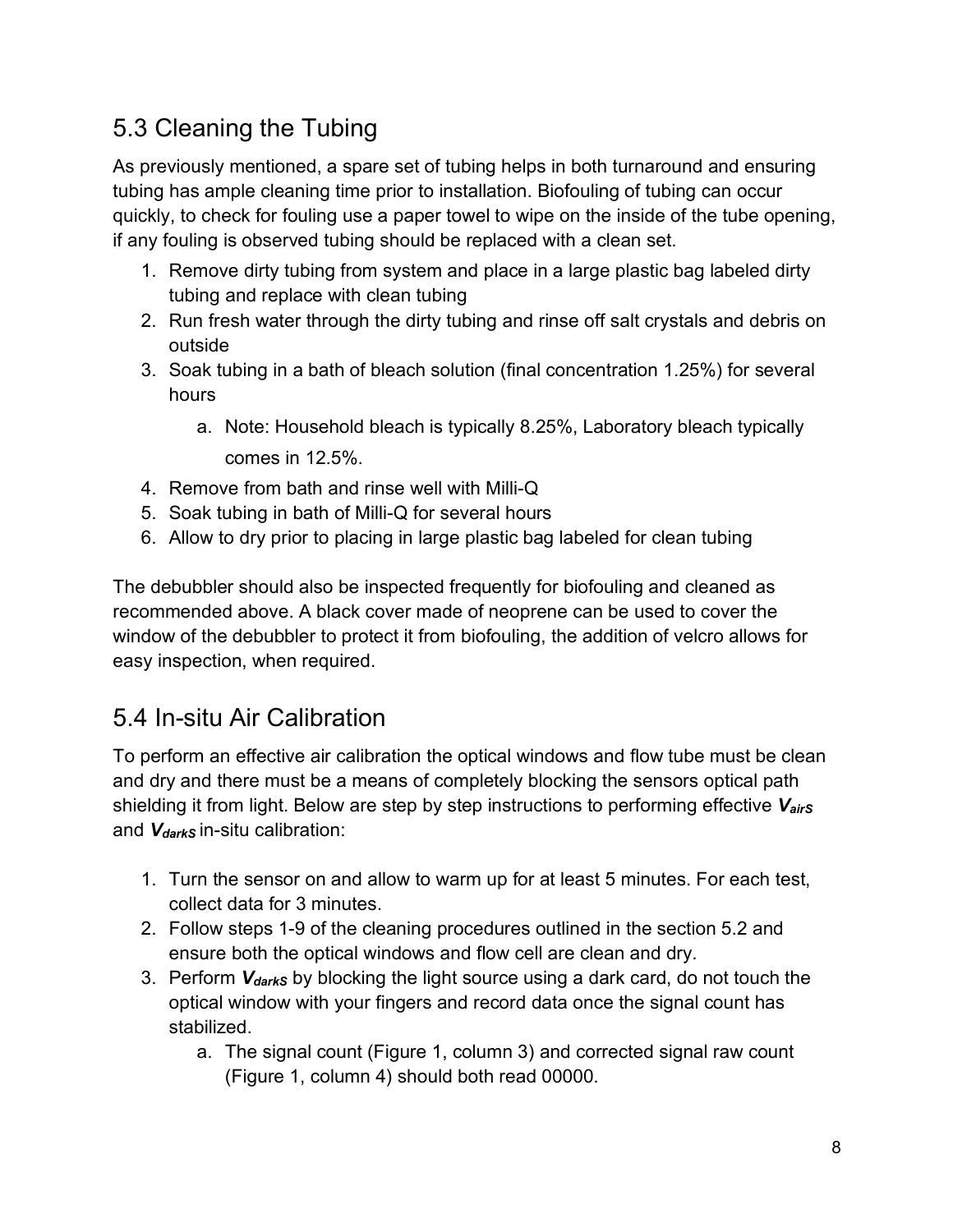- b. If signal count values are >50, ensure you are completely blocking the light source. Cycle the power and check the counts again, if values are still >50 proceed to send in the instrument for servicing.
- 4. It is recommended that the flow tube be reinstalled prior to running a clean air calibration. Ensure the flow tube is dry and carefully reinstall onto optical windows. Use small black caps, if available, over each of the nozzles on the flow tube, providing a dark environment, free of moisture and dust while collecting data.
- 5. Begin to record data and allow signal count to stabilize, with the flow tube in place and the optical path unobstructed.
	- a. The corrected signal counts should be close to that of the clean air value (**Vair**).
	- b. If values are within 100 counts of **Vair** record the sensor output
	- c. If values are >100 counts, this may indicate optical surfaces are not fully clean, repeat cleaning steps 5-9 until signal counts reach 100 or less, record the sensor output
	- d. If values are stable, but between 100 and 500 counts of the calibration sheet, record the sensor output
	- e. If, after repeated cleanings, the sensor fails to output a signal count within 500 counts of the manufacturer's calibration, the sensor may need to be serviced or re-calibrated.

## 5.5 In-situ Calibration: Clean Water Check

If supplies are available, perform an in-situ clean water calibration (V<sub>refs</sub>) and record. This calibration is not required, but is considered helpful in determining sensor drift and if tubing should be replaced or cleaned. Note that it is important to conduct the clean water check in a particle free environment with pure water. Below are step-by-step instructions to performing an effective  $V_{refs}$  in-situ calibration.

- 1. The sensors should have been cleaned according to steps 1-9 outlined in **Section 5.2.** It is recommended to perform this calibration after *V*<sub>darkS</sub> and *V*<sub>airS</sub> since the sensor has been cleaned and the flow tube reattached.
- 2. With the flow tube attached, use pure water to fill the flow tube completely, until water is visible in both nozzle fittings, place the small black caps over the nozzles and invert the instrument to ensure bubbles rise into the nozzles. Remove the black caps and top off with pure water. Replace black caps.
	- a. "Pure water source" refers to fresh water (Milli-Q) that has undergone a second filtration (0.1 micron).
	- b. It is recommended that several hundred mls of pure water be filtered to allow for excess in the event multiple readings need to be taken to perform this calibration. The recommended filtration units have a capacity of 500ml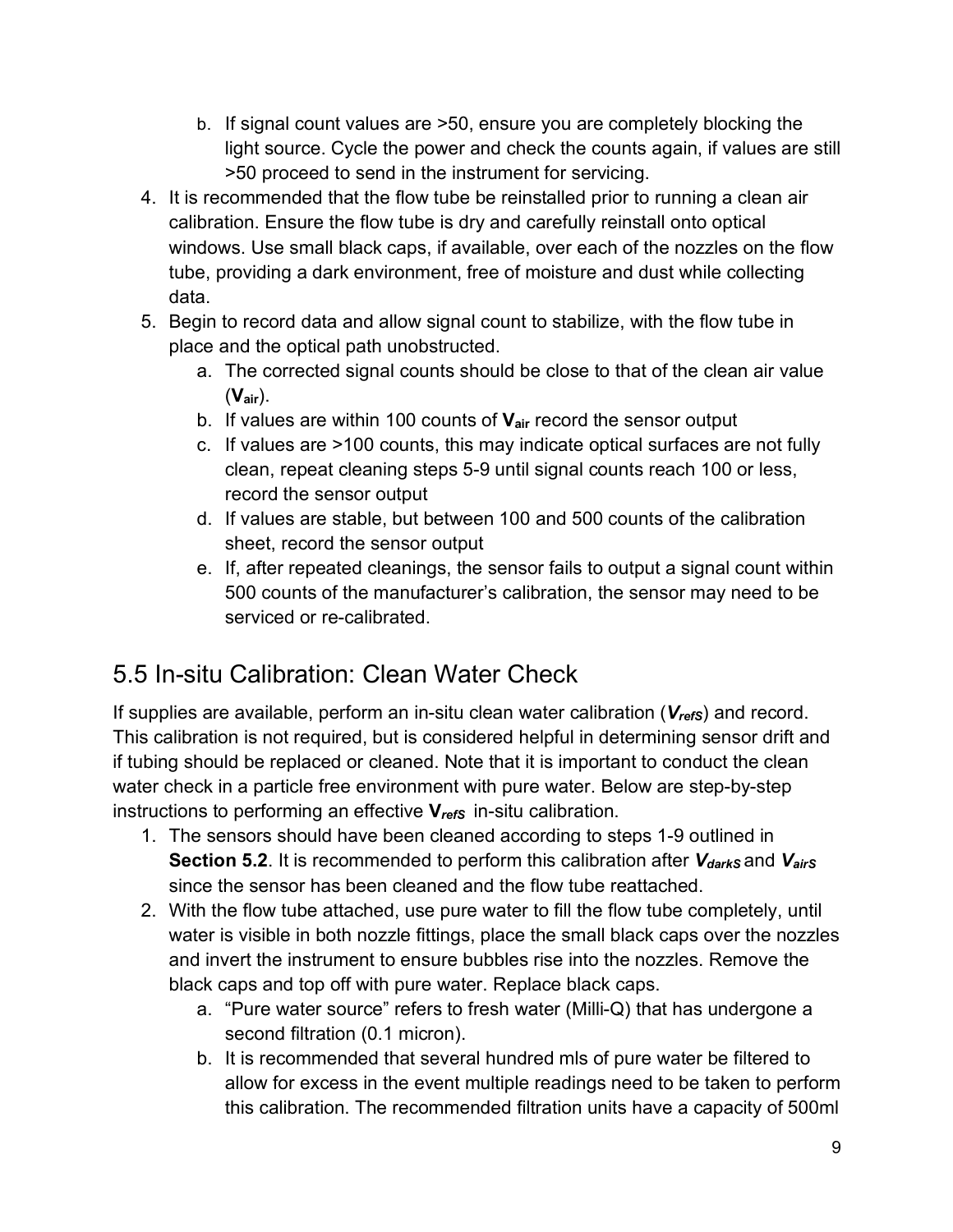total volume. Excess volume can be stored and used for future clean water checks. Ensure the bottle is labeled properly (0.1µm filtered Milli-Q with date). It should be noted that these filtration units can be used multiple times. To filter water, ensure the top unit and bottom unit are secure (if an air-gap exists, it will not filter), remove the lid to the top of the unit and fill with Milli-Q water, place lid back on the top unit. Wrap your hands around the bottom of the bottle and apply firm pressure to gently squeeze. Filtration should begin, if filtration slows or halts simply re-apply pressure and squeeze to continue filtration.

- 3. With the flow path full of pure water and the nozzles capped, perform *VrefS* calibration by recording data once the signal count has stabilized.
	- a. The corrected signal count should be close to that of the clean water value (**Vref**) from the factory calibration sheet.
	- b. If values are within 100 counts of **Vref**, record the sensor output as *VrefS*.
	- c. If values are >100 counts, drain the flow tube and repeat step 2 above If the issue persists this may indicate optical surfaces are not fully clean. Repeat cleaning steps 5-9 until signal counts reach 100 or less, once stable record the sensor output as *VrefS*
	- d. If values are stable, and between 100 and 500 counts of the calibration page, record the sensor output
	- e. If, after repeated cleanings, the sensor fails to output a signal count within 500 counts of the manufacturer's calibration, the sensor may need to be serviced or re-calibrated.
- 4. Re-attach all in-line tubing so that the instrument is connected to science seawater flow-through system.

## 5.6 In-situ Calibration Log

When performing in-situ calibration for a transmissometer, it is essential to keep a log of the results of the calibration tests. A sample log sheet is provided in the Appendix. Alternatively, a log file can be based on the Sea-Bird Transmissometer Air Calibration Log template in App Note 106 (See Section 8).

### 6. Installation

- 1. A debubbler is recommended to be installed upstream of the instruments to reduce bubbles in the system.
- 2. In an underway system, the flow-tube offered by SeaBird is recommended in conjunction with black tubing to decrease the likelihood of biofouling.
	- a. Flow tube: https://www.seabird.com/c-star-25-cm-leak-resistant-flowtube/product-details?id=54627910474&callback=pfa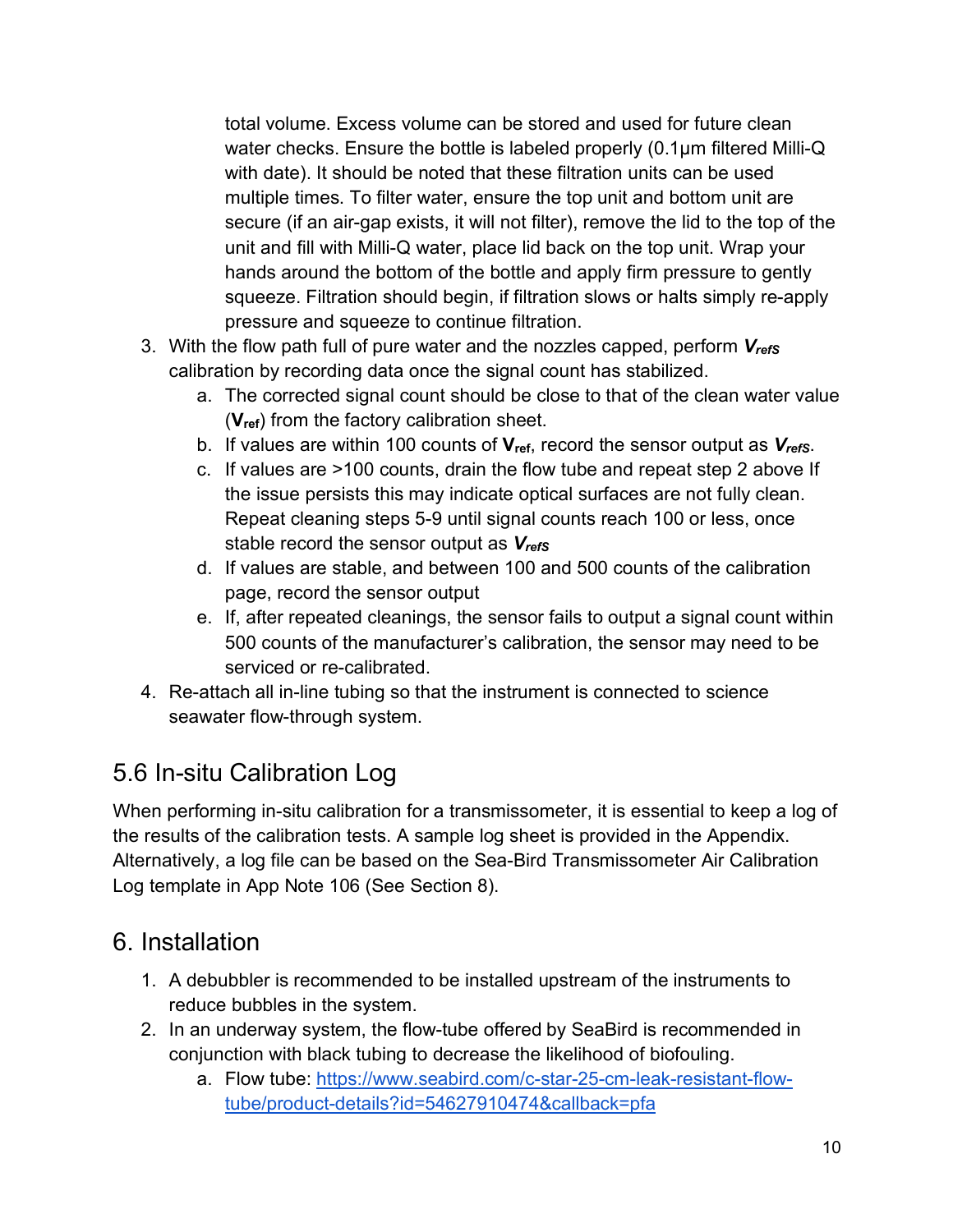#### b. Black tubing:

https://www.amazon.com/gp/product/B00XK18CK6/ref=ppx\_yo\_dt\_b\_sear ch\_asin\_title?ie=UTF8&psc=1

- 3. When installing the instrument, tubing should be installed so that water is flowing from the bottom to the top of the transmissometer to eliminate air pockets along the optical path. Figure 2 provides an example of an underway system with inline transmissometers on R/V Armstrong.
- 4. When mounting the transmissometer, it is recommended to include some rubber padding between the sensor and the mounting surface to reduce the influence of ship vibrations.
- 5. Usage of a power supply with a fixed voltage of 12V is recommended to ensure the 15V threshold for the Cstar is not exceeded.



Figure 2: Diagram showing input, flow path, and output of science sea water (SSW) system on the R/V Armstrong.

- 7. Recommendations for storage of the Transmissometer when ship is expected to be dockside for more than a week
	- 1. Conduct a fresh-water flush of the entire underway system to remove any seawater, this will burst any remaining cells adapted to seawater in the system but will not remove all biofouling.
	- 2. Drain the system of all water.
	- 3. Follow the Cleaning Procedures outlined in 5.2 and 5.3.
	- 4. Re-assemble the system, clean and dry.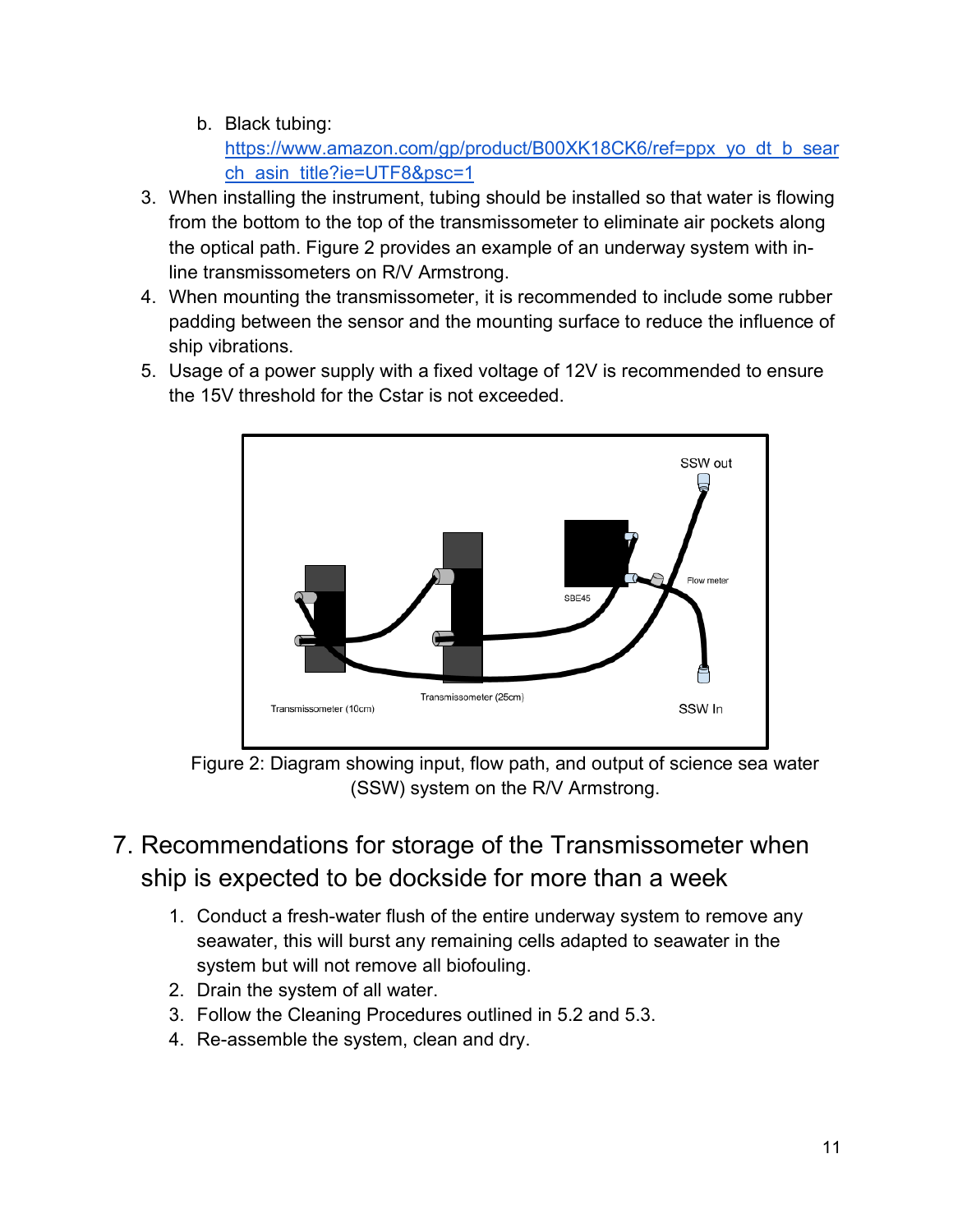## 8. Additional background reading

https://ioccg.org/wp-content/uploads/2019/05/beamc\_protocol\_april-2019.pdf

https://ioccg.org/wp-content/uploads/2019/11/inline-protocols-4.0-nov2019.pdf

App. Note 106 Sea-Bird Air Calibration Log Template (pp. 10-11), Note this is designed around CTD applications (see https://www.seabird.com/transmissometers/c-startransmissometer/family-downloads?productCategoryId=54627869913)